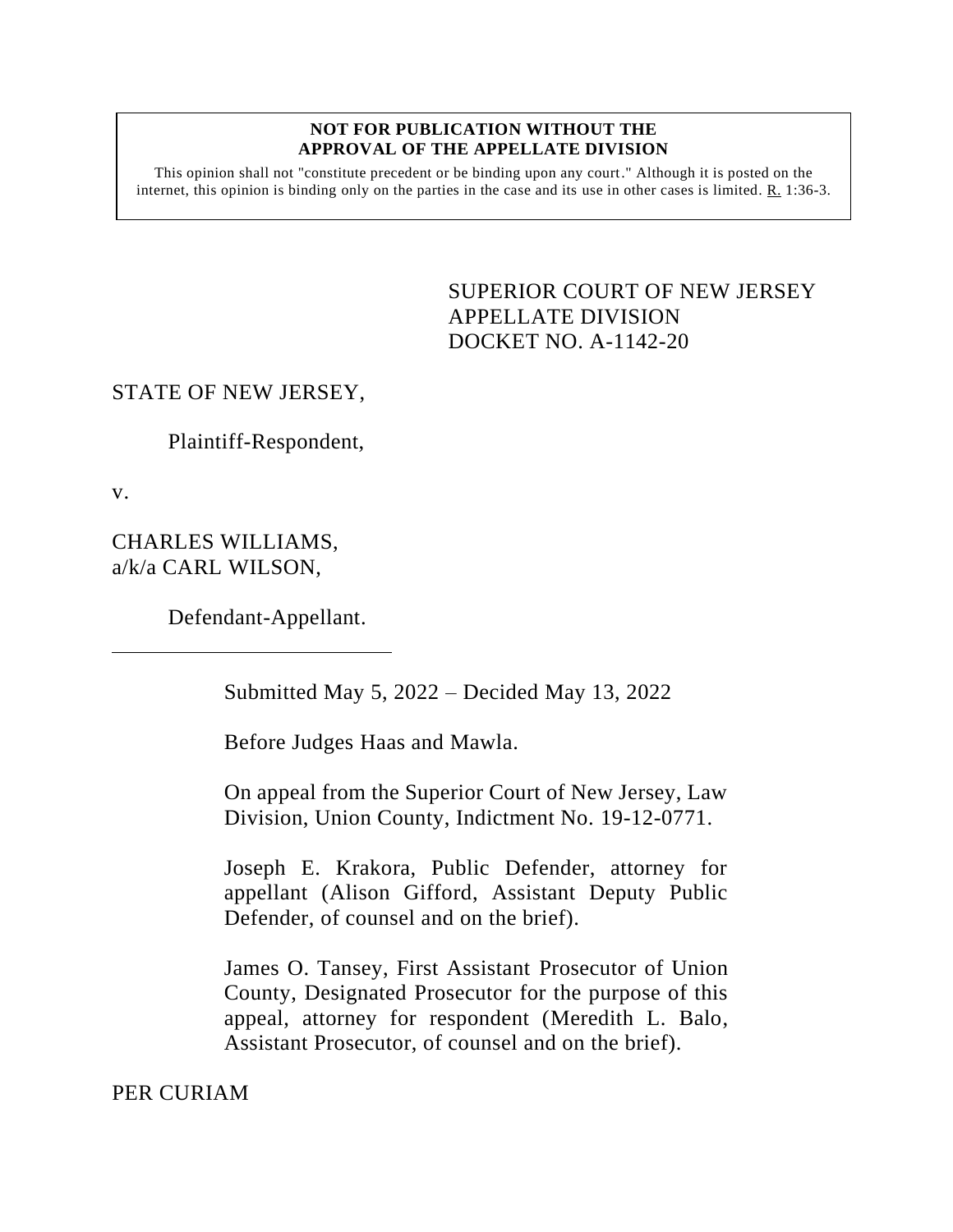Defendant Charles Williams appeals from a November 17, 2020 judgment of conviction entered after the trial court denied his motion to dismiss the indictment against him and granted the State's motion to amend. We affirm.

In 2005, defendant pled guilty to second-degree sexual assault, N.J.S.A. 2C:14-2(b). As part of his sentence, defendant was subject to Megan's Law, N.J.S.A. 2C:7-1 to -23, and parole supervision for life (PSL).

Defendant moved to a motel in Elizabeth and the Department of Social Services paid for his room from February 5 to 8, 2018. On February 5, pursuant to his Megan's Law obligations, he completed his annual verification and registration requirement by registering the address of the motel with the Elizabeth Police Department. He signed an acknowledgment the same day, stating:

> I understand that if I move, I must notify the local police department where I am registered, and the police department where I intend to live, at least [ten] days before I move. I must then re-register in my new town. Verification of that address is due the year after the reregistration date.

On March 12, 2018,<sup>1</sup> a Union County Prosecutor's Office detective responded to defendant's registered address and found he no longer lived there.

<sup>&</sup>lt;sup>1</sup> The pre-sentencing report incorrectly notes this date as March 12, 2019. It also incorrectly states defendant notified Elizabeth Police on March 16, 2019.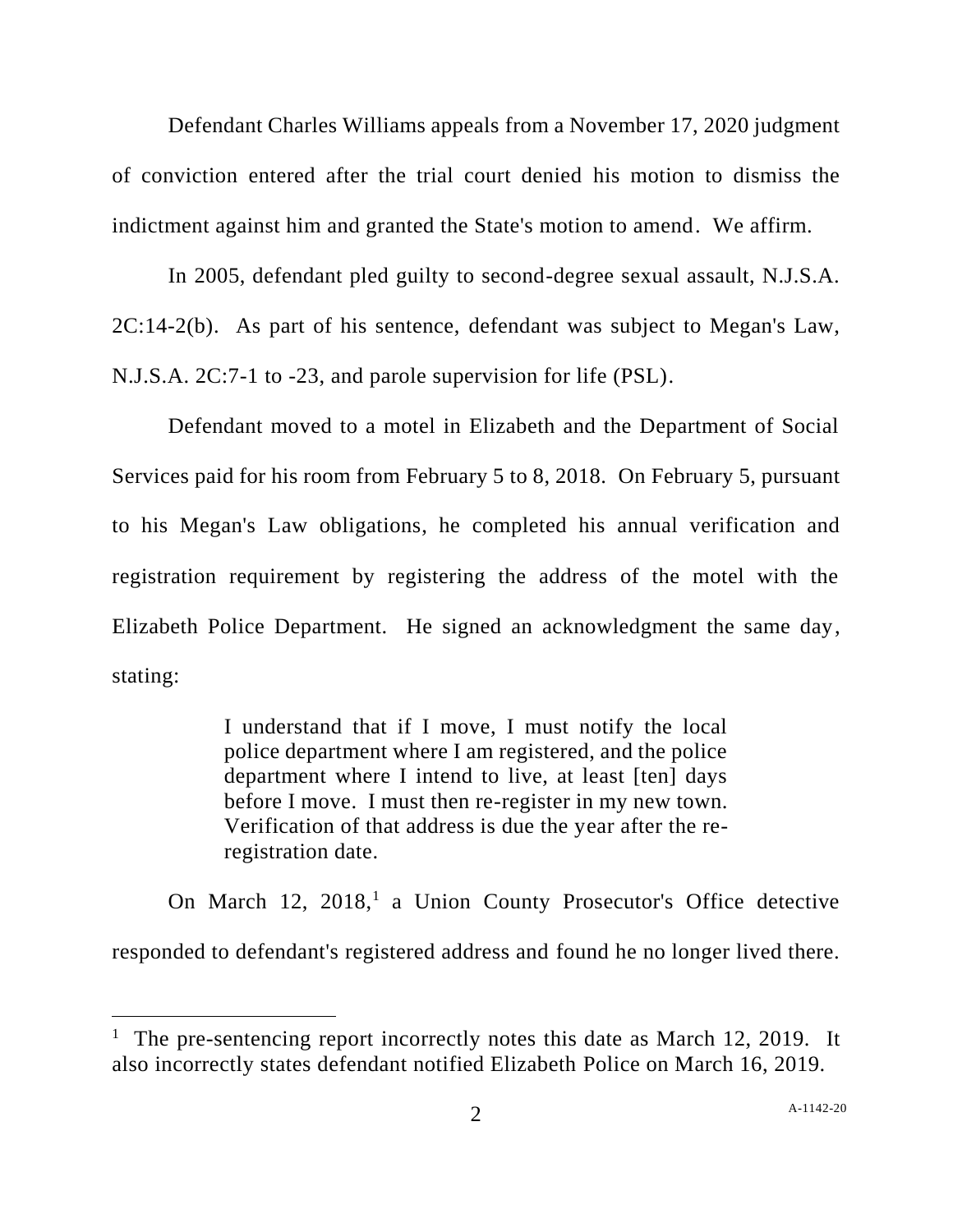On March 15, 2018, the detective spoke to defendant's parole officer and learned defendant moved to a shelter in Newark. The parole officer indicated he would tell defendant to keep up with his registration obligations by notifying Elizabeth Police of any move and tell him to register with the Newark Police Department as soon as possible. The next day, defendant went to the Elizabeth Police Department and advised of his move to the Newark address.

On July 26, 2018, defendant was incarcerated on a PSL violation. On March 6, 2019, Elizabeth Police learned he did not keep up with his February 5, 2019 annual address registration and verification and issued a complaint charging him with third-degree failure to register as a sex offender – notify of change of address within ten days, N.J.S.A. 2C:7-2(d)(1).

On December 4, 2019, a grand jury indicted defendant on the same offense. The indictment read that on February 5, 2019, defendant "knowingly fail[ed] to register as a sex offender by moving from his registered address without re-registering his new address with the Elizabeth Police Department; contrary to the provisions of N.J.S.A.  $2C:7-2[(d)](1) \ldots$ ."

Defendant moved to dismiss the indictment and the State requested an amendment to fix the alleged offense date to be "February 5, 2018 through February 5, 2019[,]" or "February 5, 2018 through July 25, 2018." It argued the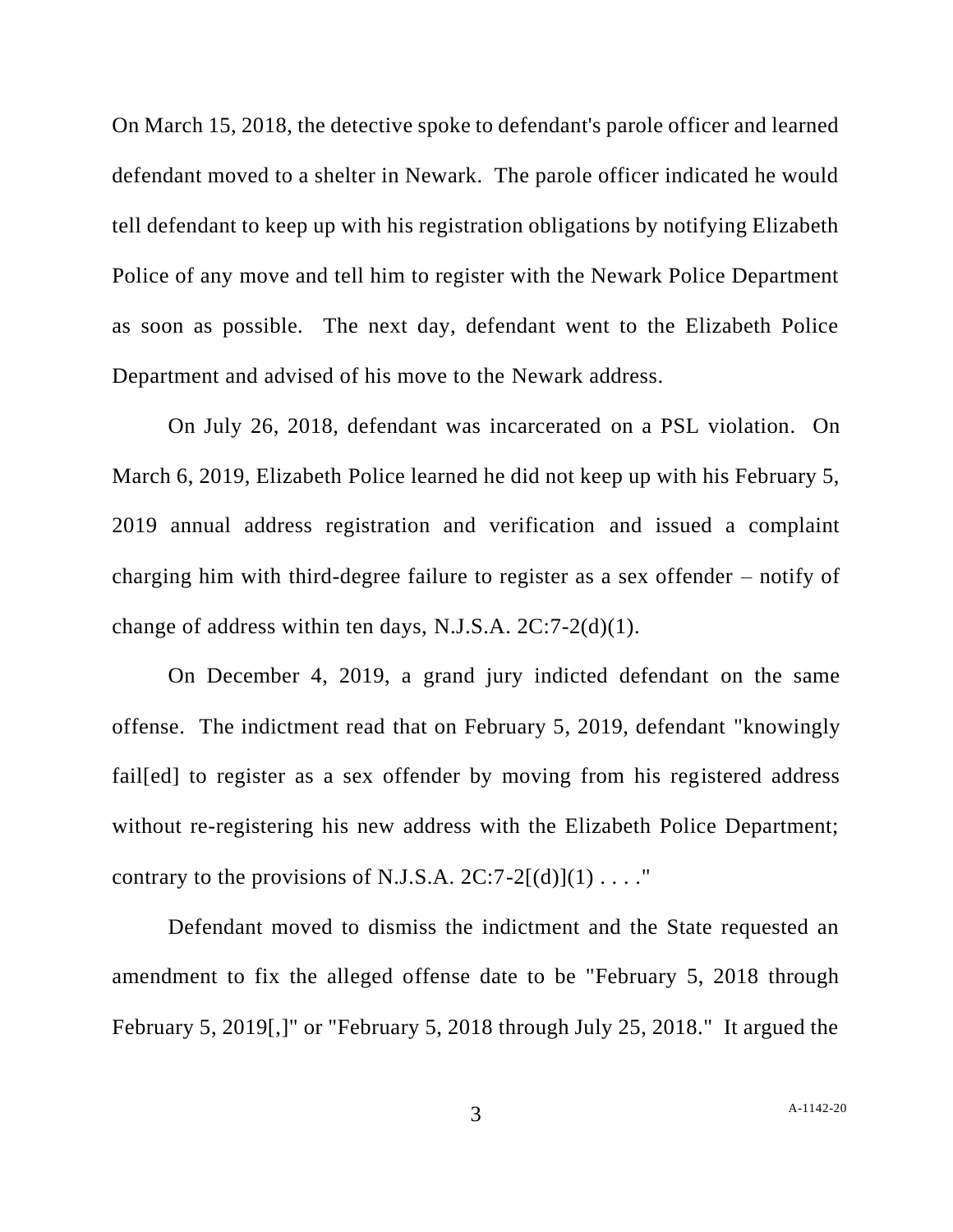amendment would "simply correct the lack of clarity" found in the original indictment.

Defendant argued an amendment was inappropriate and would cause the indictment to fail as a matter of law because it was unclear whether he was charged under N.J.S.A.  $2C:7-2(d)(1)$  or (e). He claimed the indictment was defective because it failed to establish a time frame for the offense, and the State failed to make out a prima facie case because defendant was incarcerated in February 2019 and unable to notify police of his change of address.

The motion judge granted the State's request to amend the date in the indictment from "February 5, 2019" to "on or about February 5, 2018 through July 25, 2018." The judge concluded the amendment would give defendant adequate notice of the offense because the change was not substantive, and the elements of the offense remained the same. He found the "indictment provides [defendant] with adequate notice of the sole offense he is charged with committing, namely [N.J.S.A.]  $2C:7-2(d)(1)$ . Perhaps there was a basis for charging him with a separate and distinct offense of [N.J.S.A.]  $2C:7-2(e)$ ... [B]ut that is not the charge here." Furthermore, defendant would not be prejudiced and would have an opportunity to defend the amended indictment.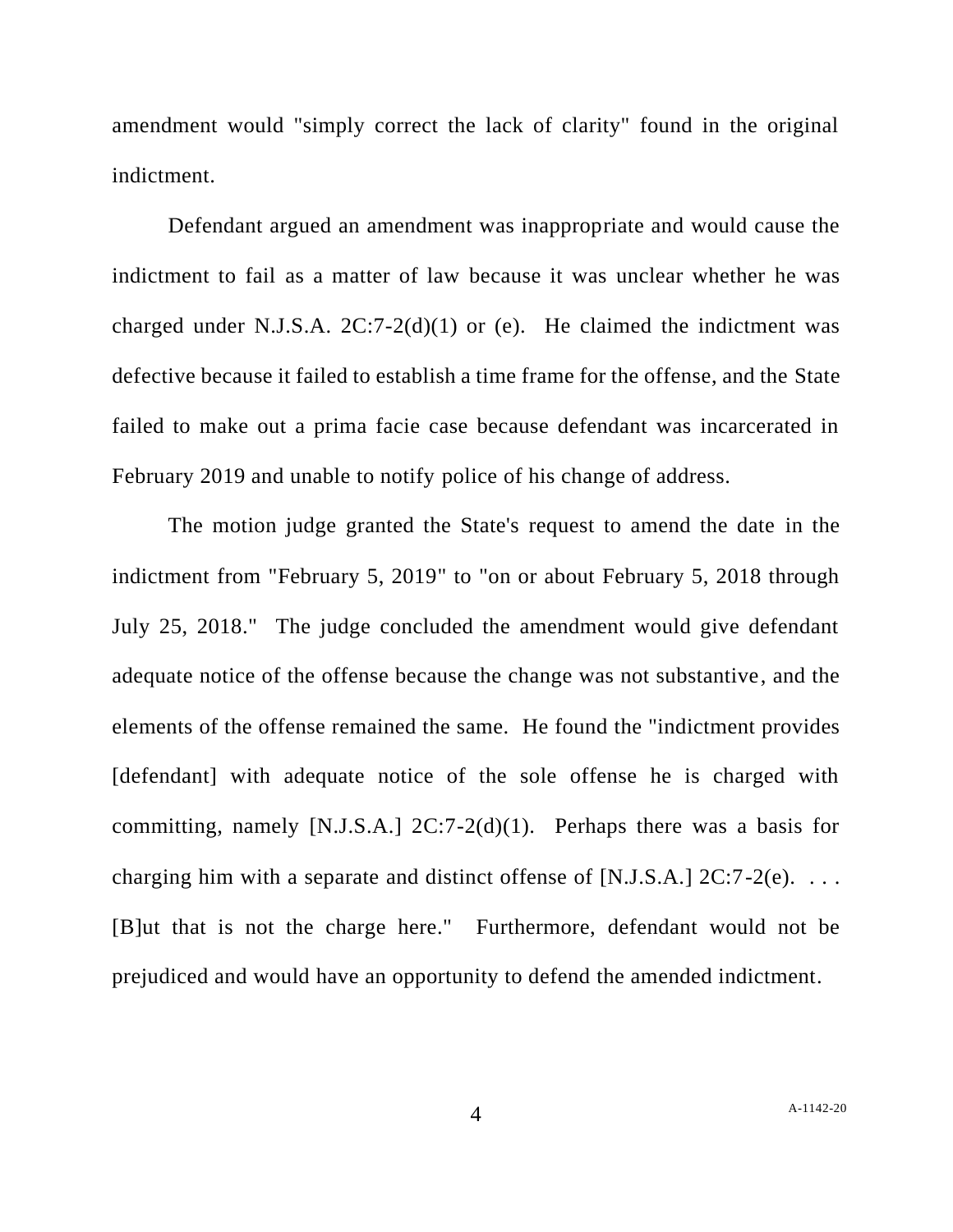In September 2020, preserving his right to appeal, defendant pled guilty to violating N.J.S.A. 2C:7-2(d)(1), admitting he did not notify his parole officer in advance of his change of address although he was aware of the obligation to do so for several years. The court sentenced defendant in accordance with the plea agreement to time served, no probation, and statutory fines.

Defendant raised the following arguments on appeal:

I: THE TRIAL COURT ERRED IN AMENDING THE INDICTMENT INSTEAD OF GRANTING DEFENDANT'S MOTION TO DISMISS. ALTERNATIVELY, EVEN IF THE AMENDMENT WAS PROPER, THE AMENDED INDICTMENT MUST STILL BE DISMISSED BECAUSE IT FAILS TO MAKE OUT A PRIMA FACIE CASE OF A VIOLATION.

> A. The Trial Court Erred in Amending the Indictment Instead of Granting Defendant's Motion to Dismiss.

> B. Alternatively, Even if the Amendment was Proper, the Amended Indictment Must Still be Dismissed Because it Fails to Make out a Prima Facie Case of a Violation.

We review a decision to amend an indictment for an abuse of discretion

standard. State v. Reid, 148 N.J. Super. 263, 266 (App. Div. 1997). We apply

the same standard of review where a defendant moves to dismiss an indictment.

State v. Tringali, 451 N.J. Super. 18, 27 (App. Div. 2017). "A trial court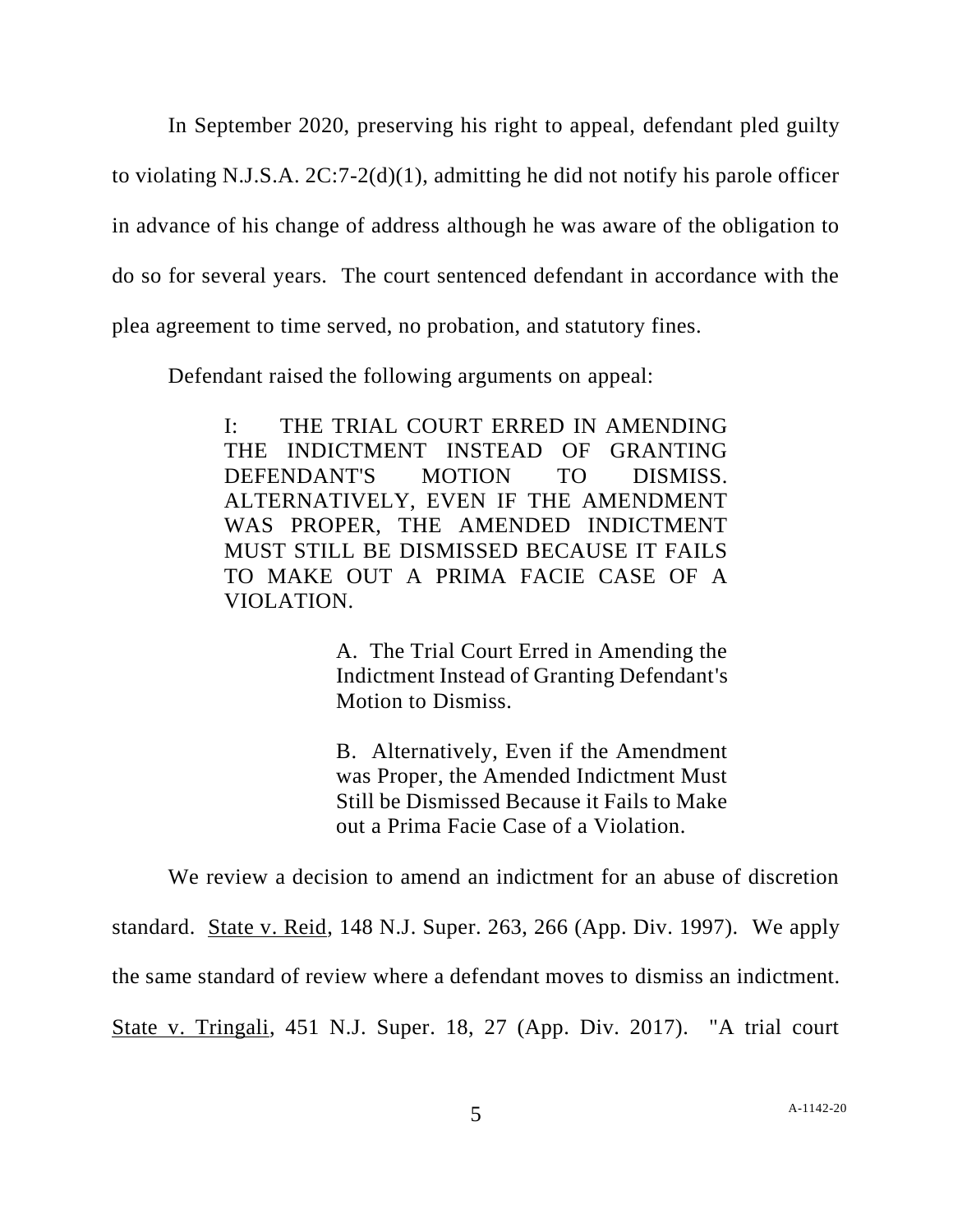decision will constitute abuse of discretion where 'the "decision [was] made without a rational explanation, inexplicably departed from established policies, or rested on an impermissible basis."'" State v. Triestman, 416 N.J. Super. 195, 202 (App. Div. 2010) (alteration in original) (quoting United States v. Scurry, 193 N.J. 492, 504 (2008)).

"It is axiomatic that an indictment 'must charge the defendant with the commission of a crime in reasonably understandable language setting forth all . . . critical facts and . . . essential elements' of the alleged offenses so as to enable defendant to prepare a defense." State v. Salter, 425 N.J. Super. 504, 514 (App. Div. 2012) (quoting State v. Wein, 80 N.J. 491, 497 (1979)). Rule 3:7-4 permits an amendment of an indictment to "correct an error in form or the description of the crime intended to be charged . . . provided that the amendment does not charge another or different offense from that alleged and the defendant will not be prejudiced thereby in his or her defense on the merits." "Courts may generally grant leave to amend a date in an indictment, but the court may not do so where such an amendment goes to the core of the offense or where it would prejudice a defendant in presenting his or her defense." State v. Dorn, 233 N.J. 81, 94 (2018). "The fundamental inquiry is whether the indictment substantially misleads or misinforms the accused as to the crime charged. The key is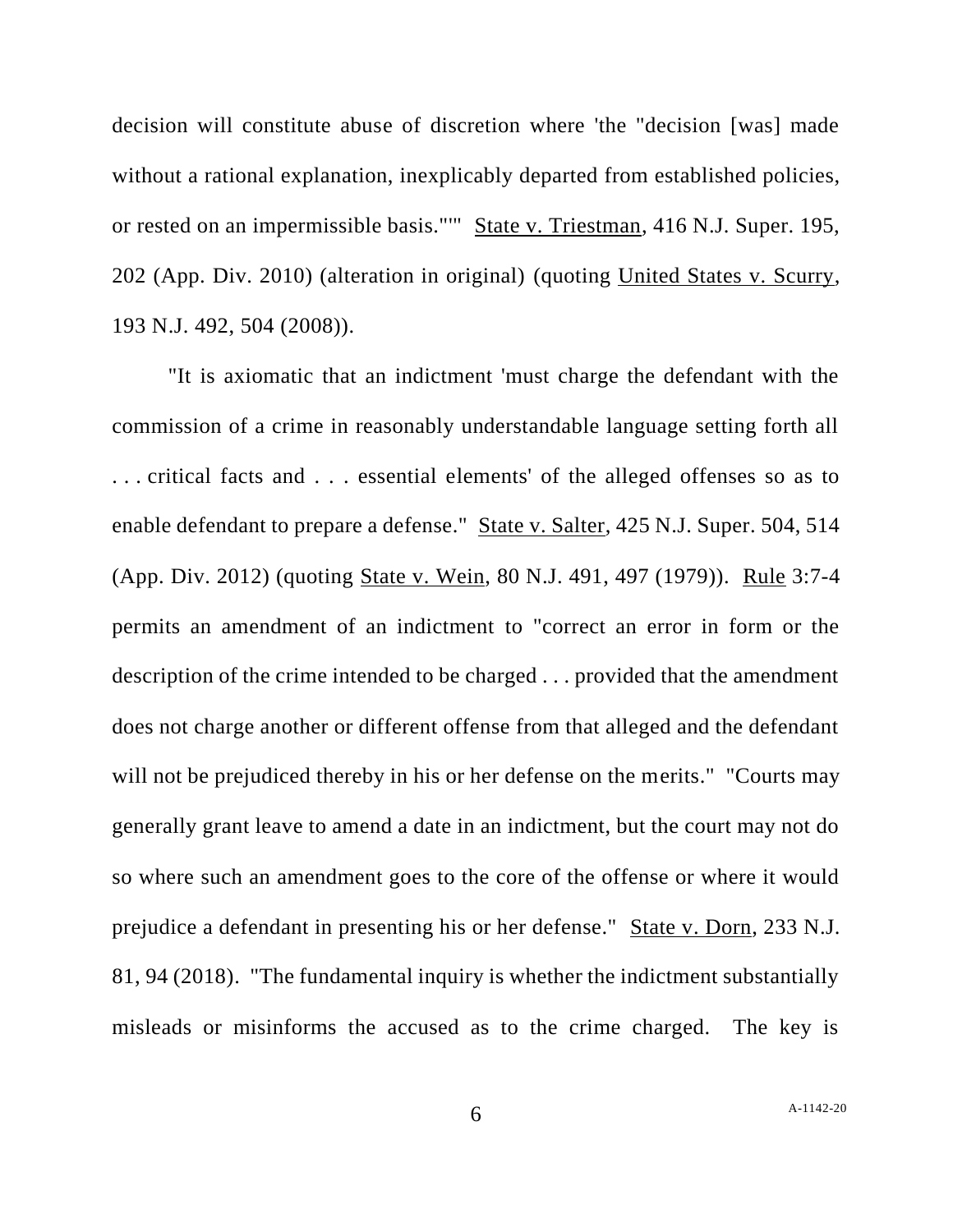intelligibility." Wein, 80 N.J. at 497. The indictment must "preclude the substitution . . . of an offense which the grand jury did not in fact consider or charge." State v. LeFurge, 101 N.J. 404, 415 (1986) (quoting State v. Boratto, 80 N.J. 506, 519 (1979)).

Pursuant to these principles, we are convinced the date amendment did not alter the nature of the offense charged in the indictment, namely violating N.J.S.A. 2C:7-2(d)(1). Under the statute, defendant had to notify Elizabeth Police of his move or register with Newark Police ten days before his move. Defendant failed to timely notify Elizabeth Police of his move to Newark in March 2018. Contrary to defendant's arguments, his case is unlike Dorn and State v. Catlow, 206 N.J. Super. 186, 194-95 (App. Div. 1985), because the amendment did not alter the facts or change the degree of the offense charged.

Further, the indictment did not conflate N.J.S.A. 2C:7-2(d)(1) and (e). As the motion judge found, aside from the date, the indictment "charged [defendant] with knowingly failing to register as a sex offender by moving from his registered address without reregistering his new address . . . [a]nd there's a statutory citation to [N.J.S.A.  $2C:7-2$ ](d)(1) . . . ." This is markedly different than the distinct language of N.J.S.A. 2C:7-2(d)(e), which requires an offender